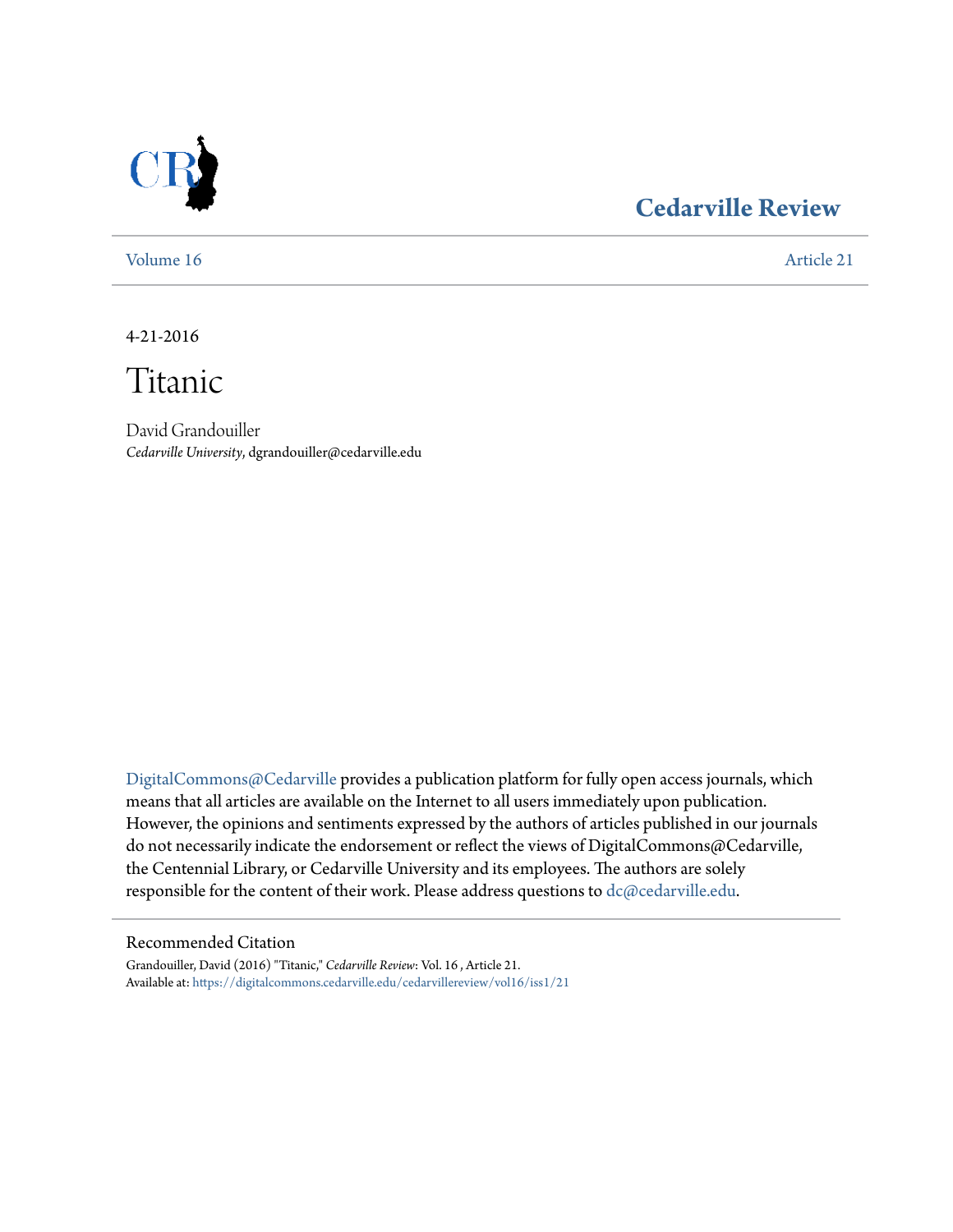## Titanic

Browse the contents of [this issue](https://digitalcommons.cedarville.edu/cedarvillereview/vol16/iss1) of *Cedarville Review*.

### **Creative Commons License**  $\bigcirc$   $\circ$

This work is licensed under a [Creative Commons Attribution-Noncommercial-No Derivative Works 4.0](http://creativecommons.org/licenses/by-nc-nd/4.0/) [License.](http://creativecommons.org/licenses/by-nc-nd/4.0/)

#### **About the Contributor (Optional)**

David Grandouiller is a Junior English major at Cedarville University. He is interested in the unglorified, concrete moments of human experience: O'Connor's dust, Paul Harding's toothache, Brian Doyle's Ash Street, Francis Schaeffer's blue pomegranates.

Follow this and additional works at: [https://digitalcommons.cedarville.edu/cedarvillereview](https://digitalcommons.cedarville.edu/cedarvillereview?utm_source=digitalcommons.cedarville.edu%2Fcedarvillereview%2Fvol16%2Fiss1%2F21&utm_medium=PDF&utm_campaign=PDFCoverPages)



Part of the [Poetry Commons](http://network.bepress.com/hgg/discipline/1153?utm_source=digitalcommons.cedarville.edu%2Fcedarvillereview%2Fvol16%2Fiss1%2F21&utm_medium=PDF&utm_campaign=PDFCoverPages)

This poetry is available in Cedarville Review: [https://digitalcommons.cedarville.edu/cedarvillereview/vol16/iss1/21](https://digitalcommons.cedarville.edu/cedarvillereview/vol16/iss1/21?utm_source=digitalcommons.cedarville.edu%2Fcedarvillereview%2Fvol16%2Fiss1%2F21&utm_medium=PDF&utm_campaign=PDFCoverPages)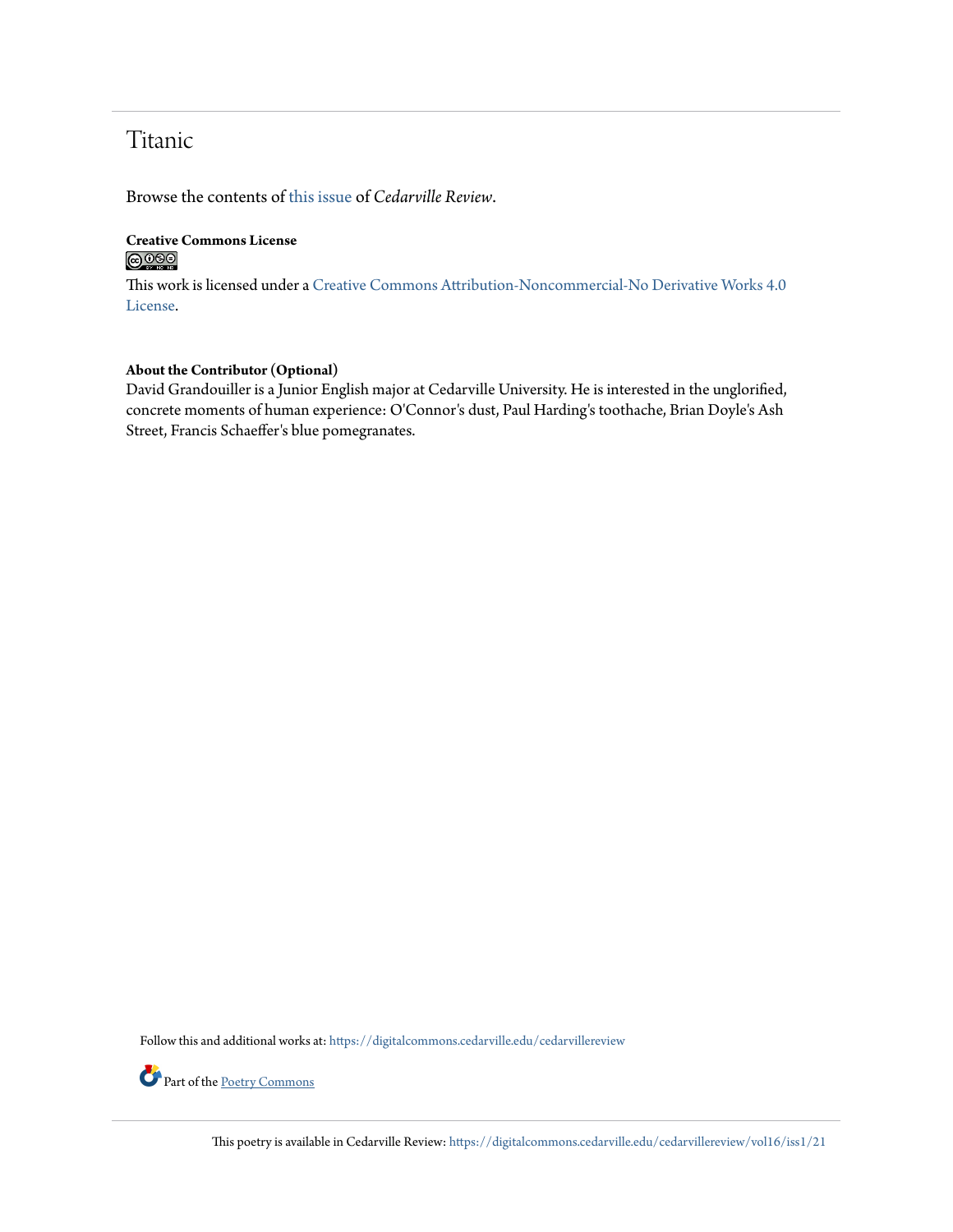# **TITANIC**

## *By David Grandouiller*

Atlas sticks his toe out from under the comforter, and that was the moon tonight: a ghostly, cloudy, arthritic nub. Atlas shrugs. What does he know? He spends his days spitting out his medicine on mitered sheets. The Fates will spoon-feed him a pureed breakfast. They'll massage his atrophied shoulders. They'll check to see if he's dry. He can't tell me I'm wasting my time, that everything into which I've invested myself is already passing away. He speaks in garbled sentences, or in whispers almost too weak to hear. He smiles good-naturedly below vacant eyes.

**CEDARVILLE** REVIEW

10

*Where is Kronos?* He grows restless. *Where is Kronos? I heard the rustle of his robes, as he passed. I heard the rattle of his scythe, I heard the striking of his staff. Is he coming to devour me, too?*

He's gone. He came and went and all We hear of him is a ticking in the distance.

Atlas pulls me by the arm, His grip still very strong. *I held the world up, you know? I cooled my fingers in the deep Pacific. I hugged the horn of Africa against my neck. Am I dying?*